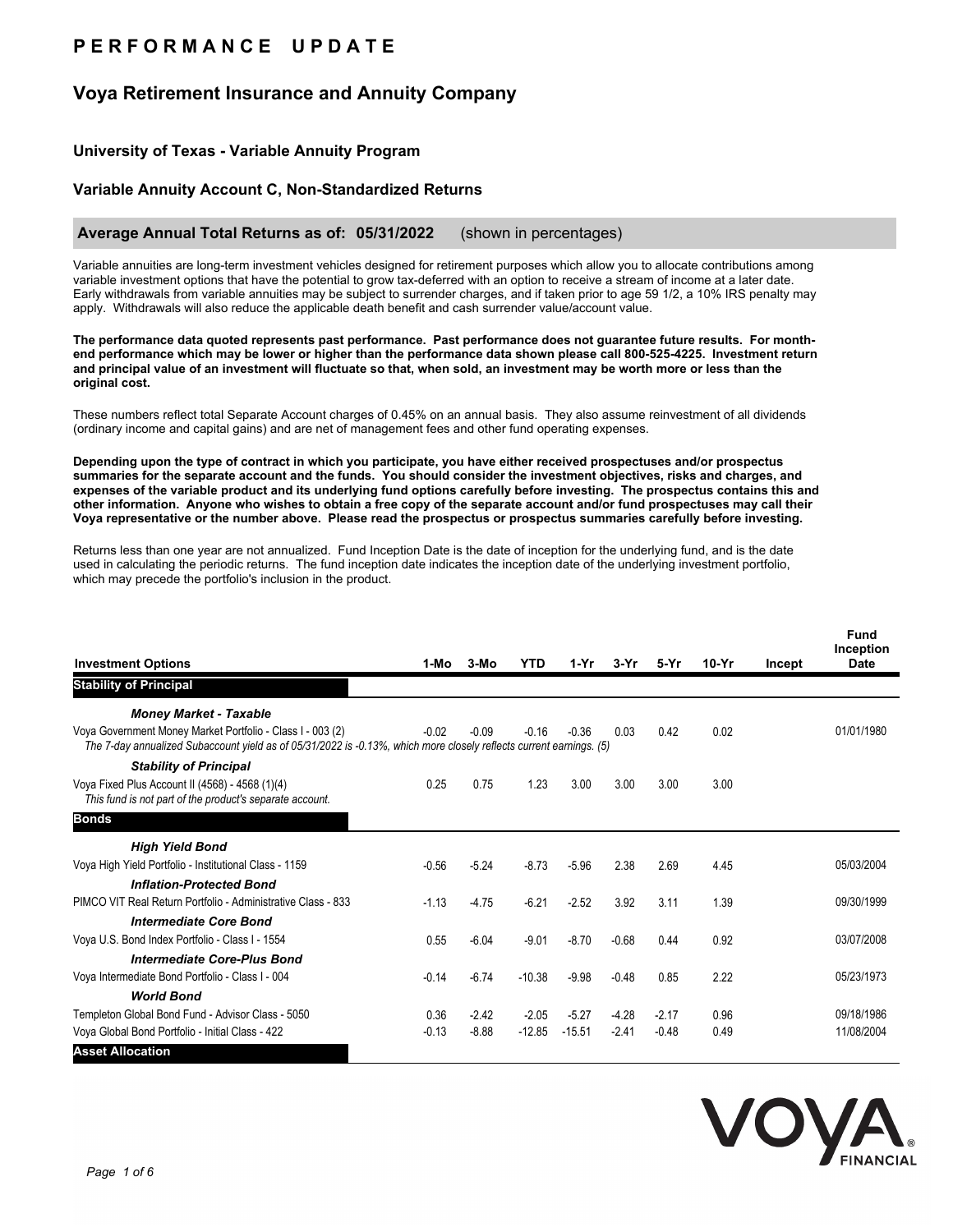| <b>Investment Options</b>                                                                      | 1-Mo    | 3-Mo     | <b>YTD</b> | 1-Yr     | 3-Yr    | 5-Yr  | $10-Yr$ | Incept | <b>Fund</b><br>Inception<br><b>Date</b> |
|------------------------------------------------------------------------------------------------|---------|----------|------------|----------|---------|-------|---------|--------|-----------------------------------------|
| Lifecycle                                                                                      |         |          |            |          |         |       |         |        |                                         |
| Voya Solution 2025 Portfolio - Initial Class - 790 (3)                                         | 0.14    | $-6.39$  | $-12.12$   | $-8.60$  | 6.53    | 5.54  | 7.02    |        | 04/29/2005                              |
| Voya Solution 2035 Portfolio - Initial Class - 761 (3)                                         | 0.30    | $-6.52$  | $-12.94$   | $-8.76$  | 8.33    | 6.66  | 8.27    |        | 04/29/2005                              |
| Voya Solution 2045 Portfolio - Initial Class - 764 (3)                                         | 0.30    | $-6.76$  | $-13.91$   | $-9.11$  | 10.00   | 7.46  | 9.10    |        | 04/29/2005                              |
| Voya Solution 2055 Portfolio - Initial Class - 1166 (3)                                        | 0.41    | $-6.67$  | $-14.09$   | $-9.49$  | 10.05   | 7.46  | 9.15    |        | 03/08/2010                              |
| Voya Solution Income Portfolio - Initial Class - 767 (3)                                       | $-0.04$ | $-5.87$  | $-10.24$   | $-7.66$  | 4.22    | 3.94  | 4.63    |        | 04/29/2005                              |
| <b>Balanced</b>                                                                                |         |          |            |          |         |       |         |        |                                         |
| Allocation--50% to 70% Equity                                                                  |         |          |            |          |         |       |         |        |                                         |
| VY® T. Rowe Price Capital Appreciation Portfolio - Inst - 1257<br><b>Large Cap Value/Blend</b> | 0.56    | $-4.54$  | $-9.12$    | $-1.44$  | 11.91   | 10.76 | 11.77   |        | 01/24/1989                              |
| <b>Large Blend</b>                                                                             |         |          |            |          |         |       |         |        |                                         |
| Voya Russell™ Large Cap Index Portfolio - Class I - 1557                                       | $-0.30$ | $-6.40$  | $-14.29$   | $-1.97$  | 16.24   | 13.19 | 13.89   |        | 03/04/2008                              |
| <b>Large Value</b>                                                                             |         |          |            |          |         |       |         |        |                                         |
| VY® Invesco Growth and Income Portfolio - Institutional CI - 2016                              | 2.55    | $-3.92$  | $-3.23$    | 2.61     | 13.61   | 8.89  | 11.41   |        | 10/04/1993                              |
| <b>Large Cap Growth</b>                                                                        |         |          |            |          |         |       |         |        |                                         |
| <b>Large Growth</b>                                                                            |         |          |            |          |         |       |         |        |                                         |
| Fidelity® VIP Contrafund Portfolio - Initial Class - 133                                       | $-0.90$ | $-9.67$  | $-20.78$   | $-7.52$  | 15.05   | 11.84 | 12.90   |        | 01/03/1995                              |
| Voya Large Cap Growth Portfolio - Institutional Class - 742                                    | $-4.23$ | $-13.56$ | $-23.81$   | $-12.67$ | 11.48   | 11.32 | 13.22   |        | 05/03/2004                              |
| VY® T. Rowe Price Growth Equity Portfolio - Initial Class - 111                                | $-3.72$ | $-18.40$ | $-31.35$   | $-23.73$ | 8.82    | 9.86  | 13.05   |        | 11/28/1997                              |
| <b>Small/Mid/Specialty</b>                                                                     |         |          |            |          |         |       |         |        |                                         |
| <b>Mid-Cap Blend</b>                                                                           |         |          |            |          |         |       |         |        |                                         |
| Voya Russell™ Mid Cap Index Portfolio - Class I - 1560                                         | $-0.05$ | $-5.52$  | $-13.21$   | $-7.58$  | 11.94   | 9.56  | 11.84   |        | 03/04/2008                              |
| <b>Mid-Cap Growth</b>                                                                          |         |          |            |          |         |       |         |        |                                         |
| Voya MidCap Opportunities Portfolio - Class I - 081                                            | $-5.89$ | $-12.87$ | $-25.48$   | $-19.95$ | 9.35    | 8.81  | 10.83   |        | 05/05/2000                              |
| <b>Mid-Cap Value</b>                                                                           |         |          |            |          |         |       |         |        |                                         |
| VY® American Century Small-Mid Cap Value Portfolio- Initial - 434                              | 3.10    | $-0.70$  | $-1.75$    | 1.95     | 14.64   | 9.40  | 12.39   |        | 05/01/2002                              |
| <b>Small Blend</b>                                                                             |         |          |            |          |         |       |         |        |                                         |
| Voya Russell™ Small Cap Index Portfolio - Class I - 1563                                       | 0.10    | $-8.83$  | $-16.83$   | $-17.61$ | 8.83    | 6.89  | 10.09   |        | 03/04/2008                              |
| VY® JPMorgan Small Cap Core Equity Portfolio- Institutional - 780                              | $-0.26$ | $-7.73$  | $-14.73$   | $-12.60$ | 10.41   | 8.04  | 11.58   |        | 05/01/2002                              |
| <b>Small Growth</b>                                                                            |         |          |            |          |         |       |         |        |                                         |
| Wanger Acorn - 821                                                                             | $-3.89$ | $-19.46$ | $-31.25$   | $-28.91$ | 2.00    | 5.46  | 9.25    |        | 05/03/1995                              |
| <b>Specialty - Global Real Estate</b>                                                          |         |          |            |          |         |       |         |        |                                         |
| VY® CBRE Global Real Estate Portfolio - Institutional Class - 1613                             | $-4.59$ | $-5.27$  | $-14.95$   | $-2.09$  | 5.51    | 5.42  | 6.26    |        | 01/03/2006                              |
| Global / International                                                                         |         |          |            |          |         |       |         |        |                                         |
| <b>Diversified Emerging Mkts</b>                                                               |         |          |            |          |         |       |         |        |                                         |
| Invesco Developing Markets Fund - Class Y - 1954                                               | 2.40    | $-10.44$ | $-20.67$   | $-31.23$ | $-0.74$ | 1.31  | 3.35    |        | 09/07/2005                              |
| <b>Foreign Large Blend</b>                                                                     |         |          |            |          |         |       |         |        |                                         |
| Voya International Index Portfolio - Class I - 1551                                            | 1.84    | $-5.03$  | $-11.48$   | $-11.28$ | 5.71    | 3.47  | 6.39    |        | 03/04/2008                              |
| <b>Foreign Large Growth</b>                                                                    |         |          |            |          |         |       |         |        |                                         |
| American Funds EuroPacific Growth Fund® - Class R-4 - 573                                      | 1.19    | $-7.46$  | $-18.10$   | $-21.07$ | 6.09    | 4.39  | 6.96    |        | 04/16/1984                              |
| <b>Foreign Large Value</b>                                                                     |         |          |            |          |         |       |         |        |                                         |
| Voya Intl High Dividend Low Volatility Port - Initial Class - 1586                             | 2.22    | $-2.47$  | $-4.97$    | $-4.39$  | 4.66    | 2.07  | 5.46    |        | 01/03/2006                              |
| <b>Foreign Small/Mid Growth</b>                                                                |         |          |            |          |         |       |         |        |                                         |
| Wanger International - 1348                                                                    | $-1.01$ | $-12.95$ | -27.97     | $-22.60$ | 4.09    | 2.41  | 6.03    |        | 05/03/1995                              |
| <b>World Large-Stock Growth</b>                                                                |         |          |            |          |         |       |         |        |                                         |
| American Funds New Perspective Fund® - Class R-4 - 818                                         | $-0.86$ | $-8.68$  | $-20.17$   | $-13.63$ | 13.17   | 10.66 | 11.86   |        | 03/13/1973                              |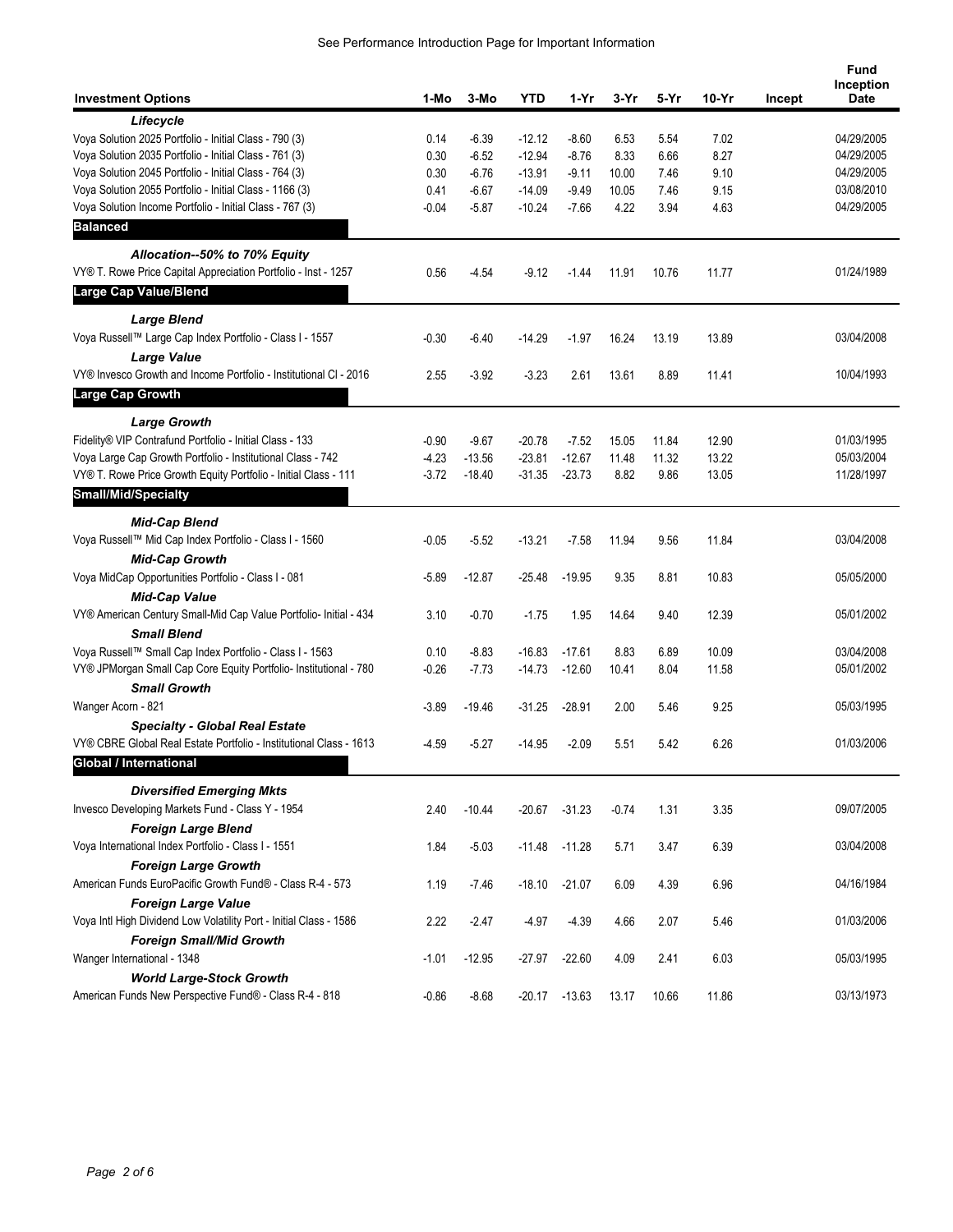The risks of investing in small company stocks may include relatively low trading volumes, a greater degree of change in earnings and greater short-term volatility.

Foreign investing involves special risks such as currency fluctuation and public disclosure, as well as economic and political risks.

Some of the Funds invest in securities guaranteed by the U.S. Government as to the timely payment of principal and interest; however, shares of the Funds are not insured nor guaranteed.

High yielding fixed-income securities generally are subject to greater market fluctuations and risks of loss of income and principal than are investments in lower yielding fixed-income securities.

Sector funds may involve greater-than average risk and are often more volatile than funds holding a diversified portfolio of stocks in many industries. Examples include: banking, biotechnology, chemicals, energy, environmental services, natural resources, precious metals, technology, telecommunications, and utilities.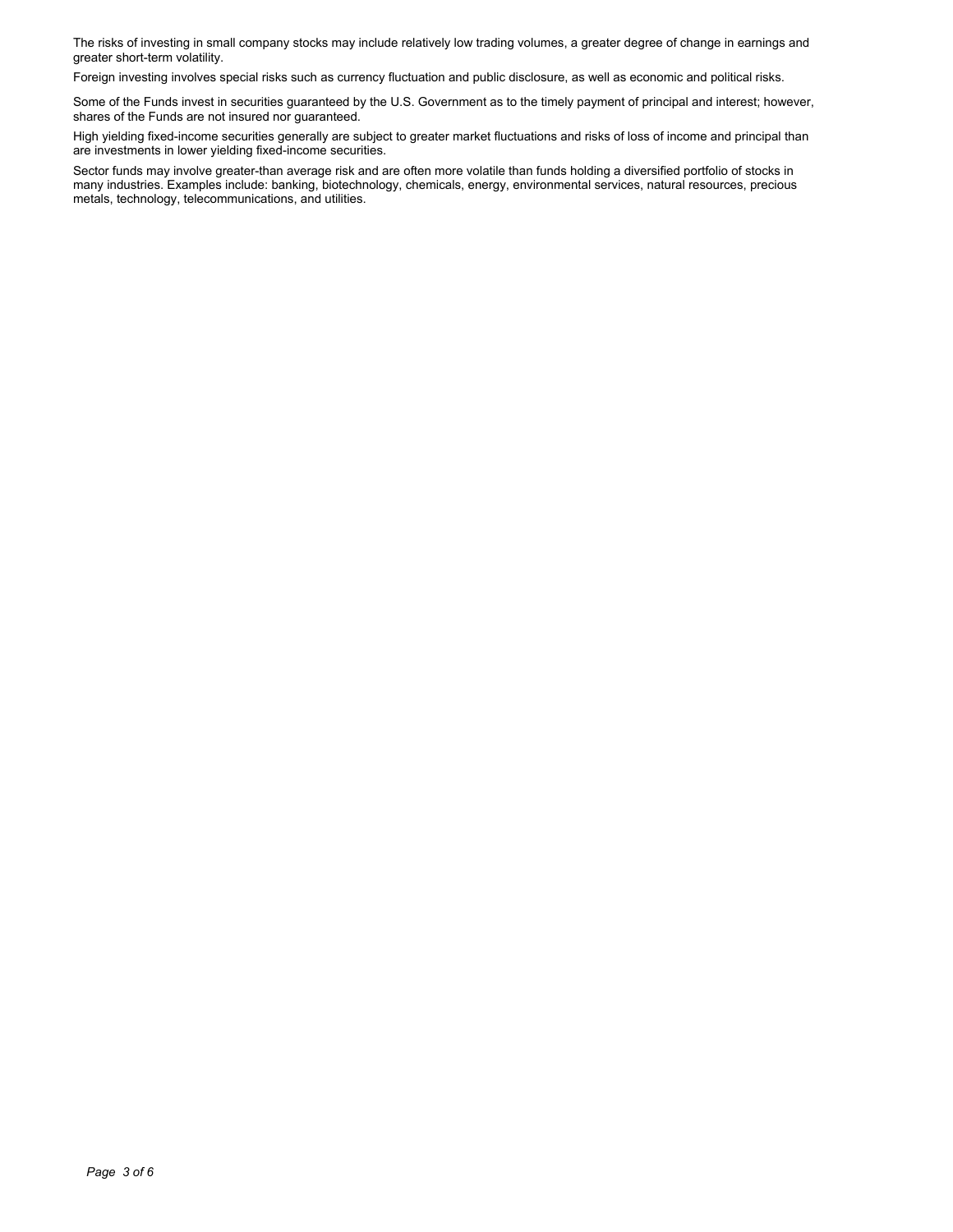# **P E R F O R M A N C E U P D A T E**

## **Voya Retirement Insurance and Annuity Company**

## **University of Texas - Variable Annuity Program**

### **Variable Annuity Account C, Standardized Returns**

#### **Average Annual Total Returns as of: 03/31/2022** (shown in percentages)

**The performance data quoted represents past performance. Past performance does not guarantee future results. For monthend performance which may be lower or higher than the performance data shown please call 800-525-4225. Investment return and principal value of an investment will fluctuate so that, when sold, an investment may be worth more or less than the original cost.**

These numbers reflect total Separate Account charges of 0.45% on an annual basis. They also assume reinvestment of all dividends (ordinary income and capital gains) and are net of management fees and other fund operating expenses.

Returns less than one year are not annualized. VAA Inception Date is the date on which contributions were first received in this fund under the Variable Annuity Account, and is the date used in calculating the periodic returns.

|                                                                                                                                                                                   |         |         |            |         |         |         |         |        | <b>VAA</b><br>Inception |
|-----------------------------------------------------------------------------------------------------------------------------------------------------------------------------------|---------|---------|------------|---------|---------|---------|---------|--------|-------------------------|
| <b>Investment Options</b>                                                                                                                                                         | 1-Mo    | $3-MO$  | <b>YTD</b> | $1-Yr$  | 3-Yr    | $5-Yr$  | $10-Yr$ | Incept | <b>Date</b>             |
| <b>Stability of Principal</b>                                                                                                                                                     |         |         |            |         |         |         |         |        |                         |
| <b>Money Market - Taxable</b>                                                                                                                                                     |         |         |            |         |         |         |         |        |                         |
| Voya Government Money Market Portfolio - Class I - 003 (2)<br>The 7-day annualized Subaccount yield as of 03/31/2022 is -0.45%, which more closely reflects current earnings. (5) | $-0.04$ | $-0.11$ | $-0.11$    | $-0.37$ | 0.14    | 0.43    | 0.02    |        | 09/30/1975              |
| <b>Bonds</b>                                                                                                                                                                      |         |         |            |         |         |         |         |        |                         |
| <b>High Yield Bond</b>                                                                                                                                                            |         |         |            |         |         |         |         |        |                         |
| Voya High Yield Portfolio - Institutional Class - 1159                                                                                                                            | $-0.86$ | $-4.51$ | $-4.51$    | $-0.27$ | 4.05    | 4.02    | 4.86    |        | 05/10/2006              |
| <b>Inflation-Protected Bond</b>                                                                                                                                                   |         |         |            |         |         |         |         |        |                         |
| PIMCO VIT Real Return Portfolio - Administrative Class - 833                                                                                                                      | $-1.57$ | $-3.08$ | $-3.08$    | 3.44    | 5.74    | 3.86    | 2.14    |        | 05/03/2004              |
| <b>Intermediate Core Bond</b>                                                                                                                                                     |         |         |            |         |         |         |         |        |                         |
| Voya U.S. Bond Index Portfolio - Class I - 1554                                                                                                                                   | $-2.89$ | $-5.96$ | $-5.96$    | $-4.76$ | 0.93    | 1.37    | 1.45    |        | 05/16/2008              |
| <b>Intermediate Core-Plus Bond</b>                                                                                                                                                |         |         |            |         |         |         |         |        |                         |
| Voya Intermediate Bond Portfolio - Class I - 004                                                                                                                                  | $-2.60$ | $-6.41$ | $-6.41$    | $-4.76$ | 1.61    | 2.09    | 2.77    |        | 05/31/1978              |
| <b>World Bond</b>                                                                                                                                                                 |         |         |            |         |         |         |         |        |                         |
| Templeton Global Bond Fund - Advisor Class - 5050                                                                                                                                 | 0.71    | 1.09    | 1.09       | $-1.29$ | $-3.40$ | $-1.95$ |         | 0.56   | 09/04/2012              |
| Voya Global Bond Portfolio - Initial Class - 422                                                                                                                                  | $-2.84$ | $-7.08$ | $-7.08$    | $-7.63$ | 0.15    | 1.42    | 0.94    |        | 03/23/2005              |
| <b>Asset Allocation</b>                                                                                                                                                           |         |         |            |         |         |         |         |        |                         |
| Lifecycle                                                                                                                                                                         |         |         |            |         |         |         |         |        |                         |
| Voya Solution 2025 Portfolio - Initial Class - 790 (3)                                                                                                                            | $-0.29$ | $-6.39$ | $-6.39$    | 1.09    | 8.45    | 7.44    |         | 7.44   | 09/04/2012              |
| Voya Solution 2035 Portfolio - Initial Class - 761 (3)                                                                                                                            | 0.36    | $-6.53$ | $-6.53$    | 2.45    | 10.22   | 8.82    |         | 8.78   | 09/04/2012              |
| Voya Solution 2045 Portfolio - Initial Class - 764 (3)                                                                                                                            | 0.91    | $-6.83$ | $-6.83$    | 3.50    | 12.02   | 9.84    |         | 9.68   | 09/04/2012              |
| Voya Solution 2055 Portfolio - Initial Class - 1166 (3)                                                                                                                           | 1.00    | $-7.04$ | $-7.04$    | 3.12    | 11.99   | 9.85    |         | 9.23   | 09/14/2012              |
| Voya Solution Income Portfolio - Initial Class - 767 (3)                                                                                                                          | $-1.00$ | $-5.60$ | $-5.60$    | $-0.39$ | 6.11    | 5.39    |         | 4.97   | 09/04/2012              |
| <b>Balanced</b>                                                                                                                                                                   |         |         |            |         |         |         |         |        |                         |
| Allocation--50% to 70% Equity                                                                                                                                                     |         |         |            |         |         |         |         |        |                         |
| VY® T. Rowe Price Capital Appreciation Portfolio - Inst - 1257                                                                                                                    | 1.81    | $-3.08$ | $-3.08$    | 10.11   | 14.40   | 12.87   |         | 12.49  | 09/04/2012              |
| Large Cap Value/Blend                                                                                                                                                             |         |         |            |         |         |         |         |        |                         |

*Large Blend*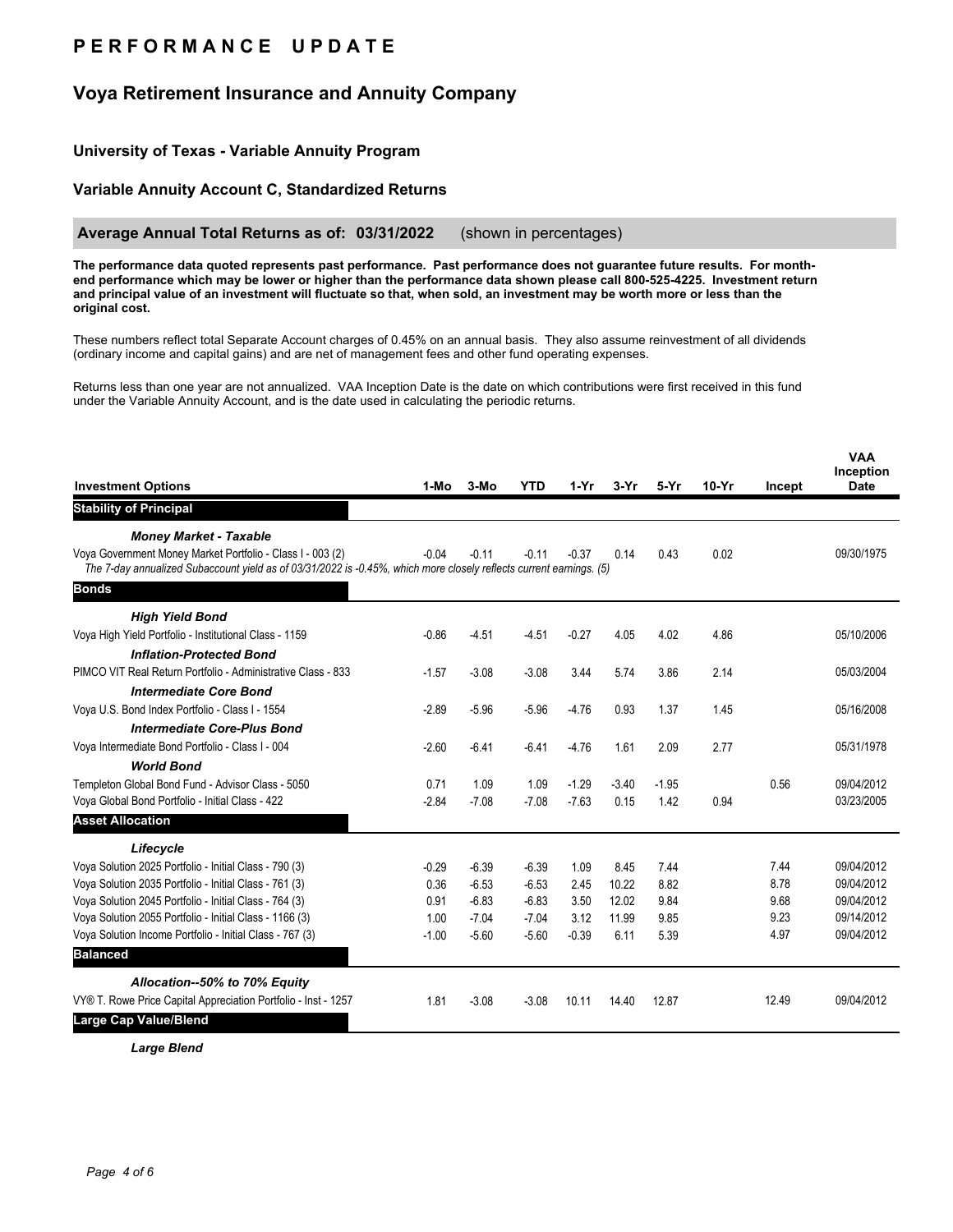| <b>Investment Options</b>                                          | 1-Mo    | 3-Mo     | <b>YTD</b> | $1-Yr$   | $3-Yr$ | 5-Yr  | $10-Yr$ | Incept | <b>VAA</b><br>Inception<br><b>Date</b> |
|--------------------------------------------------------------------|---------|----------|------------|----------|--------|-------|---------|--------|----------------------------------------|
| Voya Russell™ Large Cap Index Portfolio - Class I - 1557           | 3.60    | $-5.13$  | $-5.13$    | 14.72    | 19.14  | 16.09 | 14.27   |        | 05/14/2008                             |
| <b>Large Value</b>                                                 |         |          |            |          |        |       |         |        |                                        |
| VY® Invesco Growth and Income Portfolio - Institutional CI - 2016  | 0.52    | 1.24     | 1.24       | 14.61    | 14.01  | 9.81  |         | 11.67  | 09/04/2012                             |
| Large Cap Growth                                                   |         |          |            |          |        |       |         |        |                                        |
| <b>Large Growth</b>                                                |         |          |            |          |        |       |         |        |                                        |
| Fidelity® VIP Contrafund Portfolio - Initial Class - 133           | 2.88    | $-9.77$  | $-9.77$    | 12.49    | 19.50  | 15.51 | 13.45   |        | 05/31/1995                             |
| Voya Large Cap Growth Portfolio - Institutional Class - 742        | 3.19    | $-9.04$  | $-9.04$    | 9.08     | 17.55  | 16.68 | 14.43   |        | 06/18/2010                             |
| VY® T. Rowe Price Growth Equity Portfolio - Initial Class - 111    | 0.48    | $-15.46$ | $-15.46$   | $-1.36$  | 15.67  | 16.15 | 14.60   |        | 11/28/1997                             |
| <b>Small/Mid/Specialty</b>                                         |         |          |            |          |        |       |         |        |                                        |
| <b>Mid-Cap Blend</b>                                               |         |          |            |          |        |       |         |        |                                        |
| Voya Russell™ Mid Cap Index Portfolio - Class I - 1560             | 2.44    | $-5.90$  | $-5.90$    | 6.01     | 13.95  | 11.68 | 11.93   |        | 05/15/2008                             |
| <b>Mid-Cap Growth</b>                                              |         |          |            |          |        |       |         |        |                                        |
| Voya MidCap Opportunities Portfolio - Class I - 081                | 2.93    | $-11.97$ | $-11.97$   | $-1.89$  | 15.66  | 13.41 | 11.89   |        | 08/02/2001                             |
| <b>Mid-Cap Value</b>                                               |         |          |            |          |        |       |         |        |                                        |
| VY® American Century Small-Mid Cap Value Portfolio- Initial - 434  | 1.21    | 0.15     | 0.15       | 9.73     | 14.58  | 9.48  | 11.81   |        | 09/19/2011                             |
| <b>Small Blend</b>                                                 |         |          |            |          |        |       |         |        |                                        |
| Voya Russell™ Small Cap Index Portfolio - Class I - 1563           | 1.14    | $-7.73$  | $-7.73$    | $-6.67$  | 10.82  | 8.88  | 10.30   |        | 05/15/2008                             |
| VY® JPMorgan Small Cap Core Equity Portfolio- Institutional - 780  | 0.37    | $-7.25$  | $-7.25$    | $-1.71$  | 12.04  | 9.91  |         | 12.21  | 09/04/2012                             |
| <b>Small Growth</b>                                                |         |          |            |          |        |       |         |        |                                        |
| Wanger Acorn - 821                                                 | $-2.27$ | $-16.57$ | $-16.57$   | $-14.32$ | 7.74   | 10.14 | 10.46   |        | 05/03/2004                             |
| <b>Specialty - Global Real Estate</b>                              |         |          |            |          |        |       |         |        |                                        |
| VY® CBRE Global Real Estate Portfolio - Institutional Class - 1613 | 4.16    | $-6.49$  | $-6.49$    | 17.52    | 8.55   | 7.91  | 6.74    |        | 09/05/2008                             |
| <b>Global / International</b>                                      |         |          |            |          |        |       |         |        |                                        |
| <b>Diversified Emerging Mkts</b>                                   |         |          |            |          |        |       |         |        |                                        |
| Invesco Developing Markets Fund - Class Y - 1954                   | $-4.96$ | $-15.81$ | $-15.81$   | $-22.82$ | 0.08   | 3.65  |         | 3.35   | 09/04/2012                             |
| <b>Foreign Large Blend</b>                                         |         |          |            |          |        |       |         |        |                                        |
| Voya International Index Portfolio - Class I - 1551                | $-0.22$ | $-7.00$  | $-7.00$    | $-0.56$  | 6.66   | 5.75  | 5.43    |        | 05/13/2008                             |
| <b>Foreign Large Growth</b>                                        |         |          |            |          |        |       |         |        |                                        |
| American Funds EuroPacific Growth Fund® - Class R-4 - 573          | $-1.04$ | $-12.41$ | $-12.41$   | $-10.07$ | 7.49   | 7.15  | 6.47    |        | 05/03/2004                             |
| <b>Foreign Large Value</b>                                         |         |          |            |          |        |       |         |        |                                        |
| Voya Intl High Dividend Low Volatility Port - Initial Class - 1586 | $-0.53$ | $-3.08$  | $-3.08$    | 2.67     | 5.08   | 3.57  | 4.11    |        | 04/25/2008                             |
| <b>Foreign Small/Mid Growth</b>                                    |         |          |            |          |        |       |         |        |                                        |
| Wanger International - 1348                                        | $-1.70$ | $-18.67$ | $-18.67$   | $-4.55$  | 8.01   | 6.93  | 6.24    |        | 05/09/2007                             |
| <b>World Large-Stock Growth</b>                                    |         |          |            |          |        |       |         |        |                                        |
| American Funds New Perspective Fund® - Class R-4 - 818             | 2.78    | $-10.15$ | $-10.15$   | 3.15     | 16.71  | 14.72 | 12.22   |        | 05/03/2004                             |

The risks of investing in small company stocks may include relatively low trading volumes, a greater degree of change in earnings and greater short-term volatility.

Foreign investing involves special risks such as currency fluctuation and public disclosure, as well as economic and political risks.

Some of the Funds invest in securities guaranteed by the U.S. Government as to the timely payment of principal and interest; however, shares of the Funds are not insured nor guaranteed.

High yielding fixed-income securities generally are subject to greater market fluctuations and risks of loss of income and principal than are investments in lower yielding fixed-income securities.

Sector funds may involve greater-than average risk and are often more volatile than funds holding a diversified portfolio of stocks in many industries. Examples include: banking, biotechnology, chemicals, energy, environmental services, natural resources, precious metals, technology, telecommunications, and utilities.

#### **Additional Notes**

(1)The current rate for the Voya Fixed Plus Account II (4568) MC 905, Fund 4568 is 3.00%, expressed as an annual effective yield. The current rate may change and be higher or lower than the previously identified rate but is guaranteed not to be less than 3.00%. VRIAC will not apply a decrease to the current rate following a rate change initiated solely by us prior to the last day of the three-month period